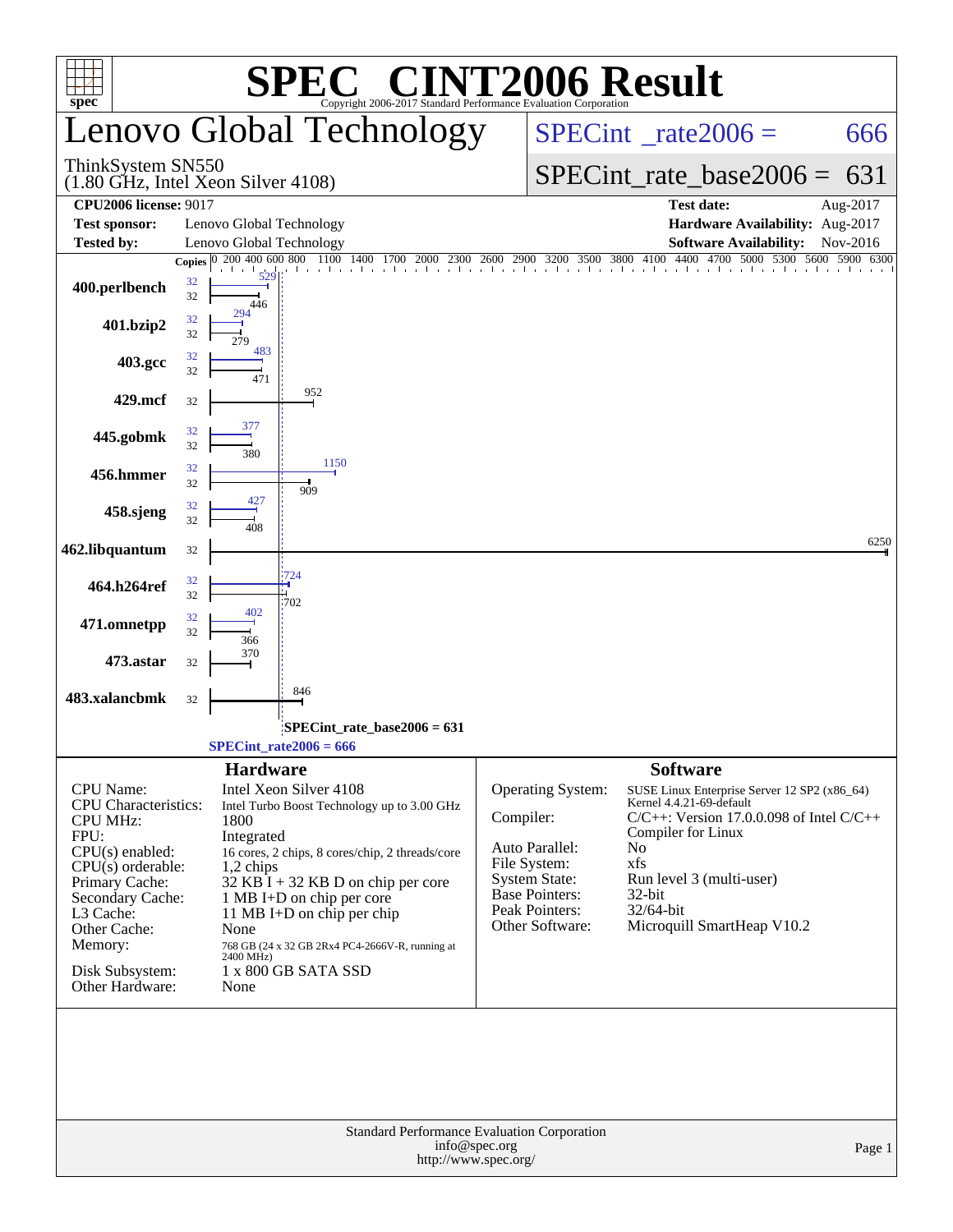

## enovo Global Technology

#### ThinkSystem SN550

(1.80 GHz, Intel Xeon Silver 4108)

 $SPECTnt_rate2006 = 666$ 

### [SPECint\\_rate\\_base2006 =](http://www.spec.org/auto/cpu2006/Docs/result-fields.html#SPECintratebase2006) 631

**[Test sponsor:](http://www.spec.org/auto/cpu2006/Docs/result-fields.html#Testsponsor)** Lenovo Global Technology **[Hardware Availability:](http://www.spec.org/auto/cpu2006/Docs/result-fields.html#HardwareAvailability)** Aug-2017

**[CPU2006 license:](http://www.spec.org/auto/cpu2006/Docs/result-fields.html#CPU2006license)** 9017 **[Test date:](http://www.spec.org/auto/cpu2006/Docs/result-fields.html#Testdate)** Aug-2017 **[Tested by:](http://www.spec.org/auto/cpu2006/Docs/result-fields.html#Testedby)** Lenovo Global Technology **[Software Availability:](http://www.spec.org/auto/cpu2006/Docs/result-fields.html#SoftwareAvailability)** Nov-2016

#### **[Results Table](http://www.spec.org/auto/cpu2006/Docs/result-fields.html#ResultsTable)**

|                  | <b>Base</b>   |                |              |                                                                                                          |       |                |            | <b>Peak</b>   |                |              |                |              |                |              |
|------------------|---------------|----------------|--------------|----------------------------------------------------------------------------------------------------------|-------|----------------|------------|---------------|----------------|--------------|----------------|--------------|----------------|--------------|
| <b>Benchmark</b> | <b>Copies</b> | <b>Seconds</b> | <b>Ratio</b> | <b>Seconds</b>                                                                                           | Ratio | <b>Seconds</b> | Ratio      | <b>Copies</b> | <b>Seconds</b> | <b>Ratio</b> | <b>Seconds</b> | <b>Ratio</b> | <b>Seconds</b> | <b>Ratio</b> |
| 400.perlbench    | 32            | 701            | 446          | 698                                                                                                      | 448   | 702            | 446        | 32            | 591            | 529          | 593            | 527          | 591            | 529          |
| 401.bzip2        | 32            | 1109           | 278          | 1106                                                                                                     | 279   | 1108           | 279        | 32            | 1055           | 293          | 1050           | 294          | 1040           | 297          |
| $403.\text{gcc}$ | 32            | 546            | 472          | 547                                                                                                      | 471   | 547            | 471        | 32            | 534            | 483          | 533            | 483          | 535            | 481          |
| $429$ .mcf       | 32            | 307            | 951          | 306                                                                                                      | 954   | 306            | 952        | 32            | 307            | 951          | 306            | 954          | 306            | 952          |
| $445$ .gobm $k$  | 32            | 882            | 380          | 883                                                                                                      | 380l  | 883            | 380        | 32            | 892            | 376          | 891            | 377          | 891            | 377          |
| 456.hmmer        | 32            | 328            | 909          | 330                                                                                                      | 905   | 326            | 916        | 32            | 261            | 1140         | 259            | 1150         | 259            | 1150         |
| $458$ .sjeng     | 32            | 953            | 406          | 950                                                                                                      | 408   | 950            | 408        | 32            | 907            | 427          | 906            | 427          | 908            | 427          |
| 462.libquantum   | 32            | 106            | 6230         | 106                                                                                                      | 6250  | 106            | 6250       | 32            | 106            | 6230         | 106            | 6250         | 106            | 6250         |
| 464.h264ref      | 32            | 1009           | 702          | 1011                                                                                                     | 700   | 1009           | 702        | 32            | 987            | 718          | 978            | 724          | 968            | 732          |
| 471.omnetpp      | 32            | 547            | 366          | 547                                                                                                      | 366   | 546            | 366        | 32            | 496            | 404          | 497            | 402          | 497            | <b>402</b>   |
| $473$ . astar    | 32            | 609            | 369          | 602                                                                                                      | 373   | 606            | <b>370</b> | 32            | 609            | 369          | 602            | 373          | 606            | 370          |
| 483.xalancbmk    | 32            | 260            | 849          | 261                                                                                                      | 846   | 261            | 846        | 32            | 260            | 849          | 261            | 846          | 261            | 846          |
|                  |               |                |              | Results appear in the order in which they were run. Bold underlined text indicates a median measurement. |       |                |            |               |                |              |                |              |                |              |

#### **[Submit Notes](http://www.spec.org/auto/cpu2006/Docs/result-fields.html#SubmitNotes)**

 The numactl mechanism was used to bind copies to processors. The config file option 'submit' was used to generate numactl commands to bind each copy to a specific processor. For details, please see the config file.

#### **[Operating System Notes](http://www.spec.org/auto/cpu2006/Docs/result-fields.html#OperatingSystemNotes)**

Stack size set to unlimited using "ulimit -s unlimited"

#### **[Platform Notes](http://www.spec.org/auto/cpu2006/Docs/result-fields.html#PlatformNotes)**

 BIOS configuration: Choose Operating Mode set to Maximum Performance DCU Streamer Prefetcher set to Disable Per Core P-state set to Disable UPI Prefetcher set to Disable Stale AtoS set to Enable LLC dead line alloc set to Disable Sysinfo program /home/cpu2006-1.2-ic17.0/config/sysinfo.rev6993 Revision 6993 of 2015-11-06 (b5e8d4b4eb51ed28d7f98696cbe290c1) running on SN550 Wed Aug 23 18:28:11 2017 This section contains SUT (System Under Test) info as seen by

 some common utilities. To remove or add to this section, see: <http://www.spec.org/cpu2006/Docs/config.html#sysinfo>

 From /proc/cpuinfo model name : Intel(R) Xeon(R) Silver 4108 CPU @ 1.80GHz Continued on next page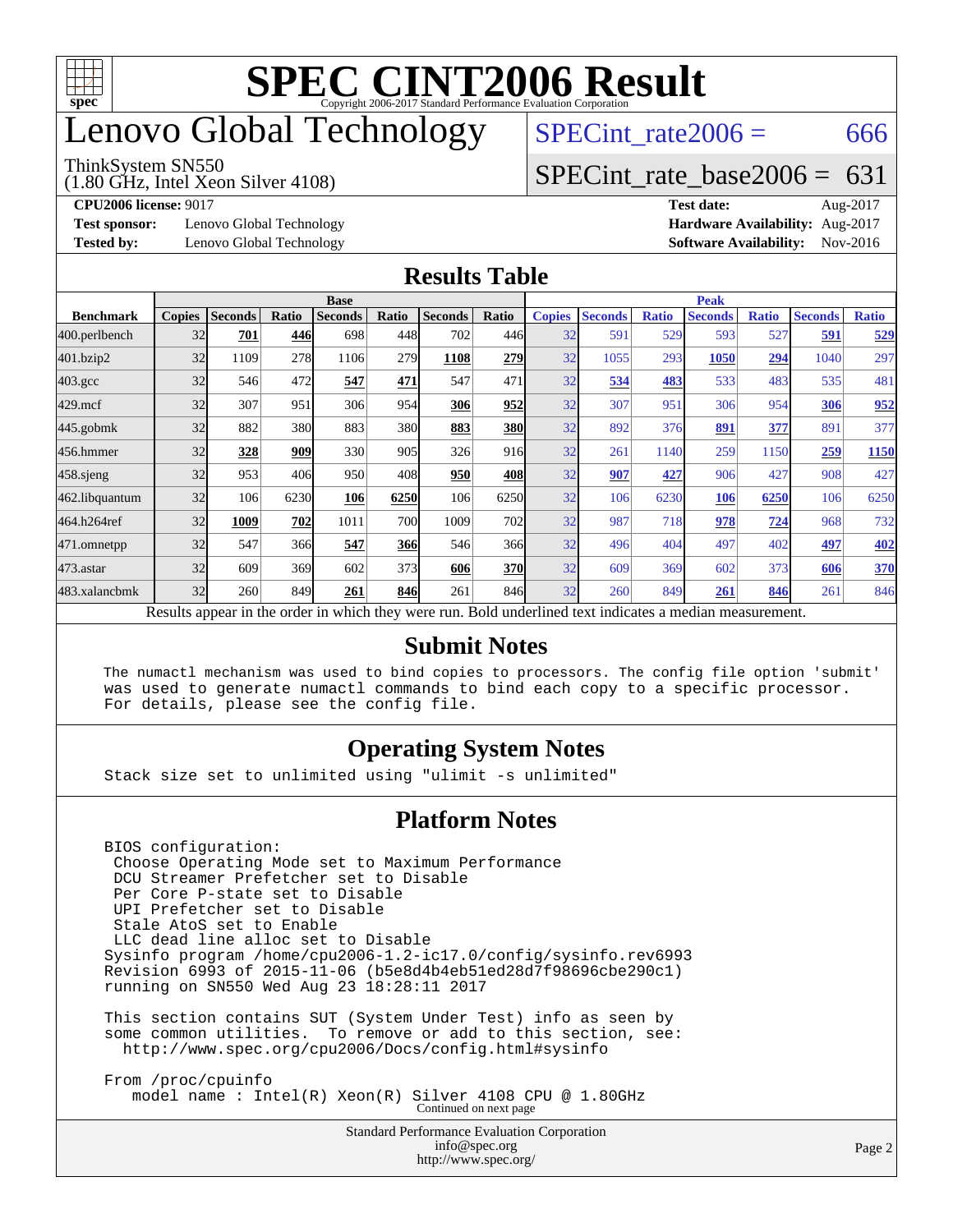

## enovo Global Technology

ThinkSystem SN550

(1.80 GHz, Intel Xeon Silver 4108)

SPECint rate $2006 = 666$ [SPECint\\_rate\\_base2006 =](http://www.spec.org/auto/cpu2006/Docs/result-fields.html#SPECintratebase2006)  $631$ 

**[Test sponsor:](http://www.spec.org/auto/cpu2006/Docs/result-fields.html#Testsponsor)** Lenovo Global Technology **[Hardware Availability:](http://www.spec.org/auto/cpu2006/Docs/result-fields.html#HardwareAvailability)** Aug-2017 **[Tested by:](http://www.spec.org/auto/cpu2006/Docs/result-fields.html#Testedby)** Lenovo Global Technology **[Software Availability:](http://www.spec.org/auto/cpu2006/Docs/result-fields.html#SoftwareAvailability)** Nov-2016

**[CPU2006 license:](http://www.spec.org/auto/cpu2006/Docs/result-fields.html#CPU2006license)** 9017 **[Test date:](http://www.spec.org/auto/cpu2006/Docs/result-fields.html#Testdate)** Aug-2017

#### **[Platform Notes \(Continued\)](http://www.spec.org/auto/cpu2006/Docs/result-fields.html#PlatformNotes)**

Standard Performance Evaluation Corporation [info@spec.org](mailto:info@spec.org) 2 "physical id"s (chips) 32 "processors" cores, siblings (Caution: counting these is hw and system dependent. The following excerpts from /proc/cpuinfo might not be reliable. Use with caution.) cpu cores : 8 siblings : 16 physical 0: cores 0 1 2 3 4 5 6 7 physical 1: cores 0 1 2 3 4 5 6 7 cache size : 11264 KB From /proc/meminfo MemTotal: 792246352 kB HugePages\_Total: 0<br>Hugepagesize: 2048 kB Hugepagesize: From /etc/\*release\* /etc/\*version\* SuSE-release: SUSE Linux Enterprise Server 12 (x86\_64) VERSION = 12 PATCHLEVEL = 2 # This file is deprecated and will be removed in a future service pack or release. # Please check /etc/os-release for details about this release. os-release: NAME="SLES" VERSION="12-SP2" VERSION\_ID="12.2" PRETTY\_NAME="SUSE Linux Enterprise Server 12 SP2" ID="sles" ANSI\_COLOR="0;32" CPE\_NAME="cpe:/o:suse:sles:12:sp2" uname -a: Linux SN550 4.4.21-69-default #1 SMP Tue Oct 25 10:58:20 UTC 2016 (9464f67) x86\_64 x86\_64 x86\_64 GNU/Linux run-level 3 Aug 23 18:27 SPEC is set to: /home/cpu2006-1.2-ic17.0 Filesystem Type Size Used Avail Use% Mounted on /dev/sda4 xfs 687G 83G 605G 12% /home Additional information from dmidecode: Warning: Use caution when you interpret this section. The 'dmidecode' program reads system data which is "intended to allow hardware to be accurately determined", but the intent may not be met, as there are frequent changes to hardware, firmware, and the "DMTF SMBIOS" standard. BIOS Lenovo -[IVE109A-1.00]- 04/27/2017 Memory: 24x Samsung M393A4K40BB2-CTD 32 GB 2 rank 2666 MHz, configured at 2400 MHz Continued on next page

<http://www.spec.org/>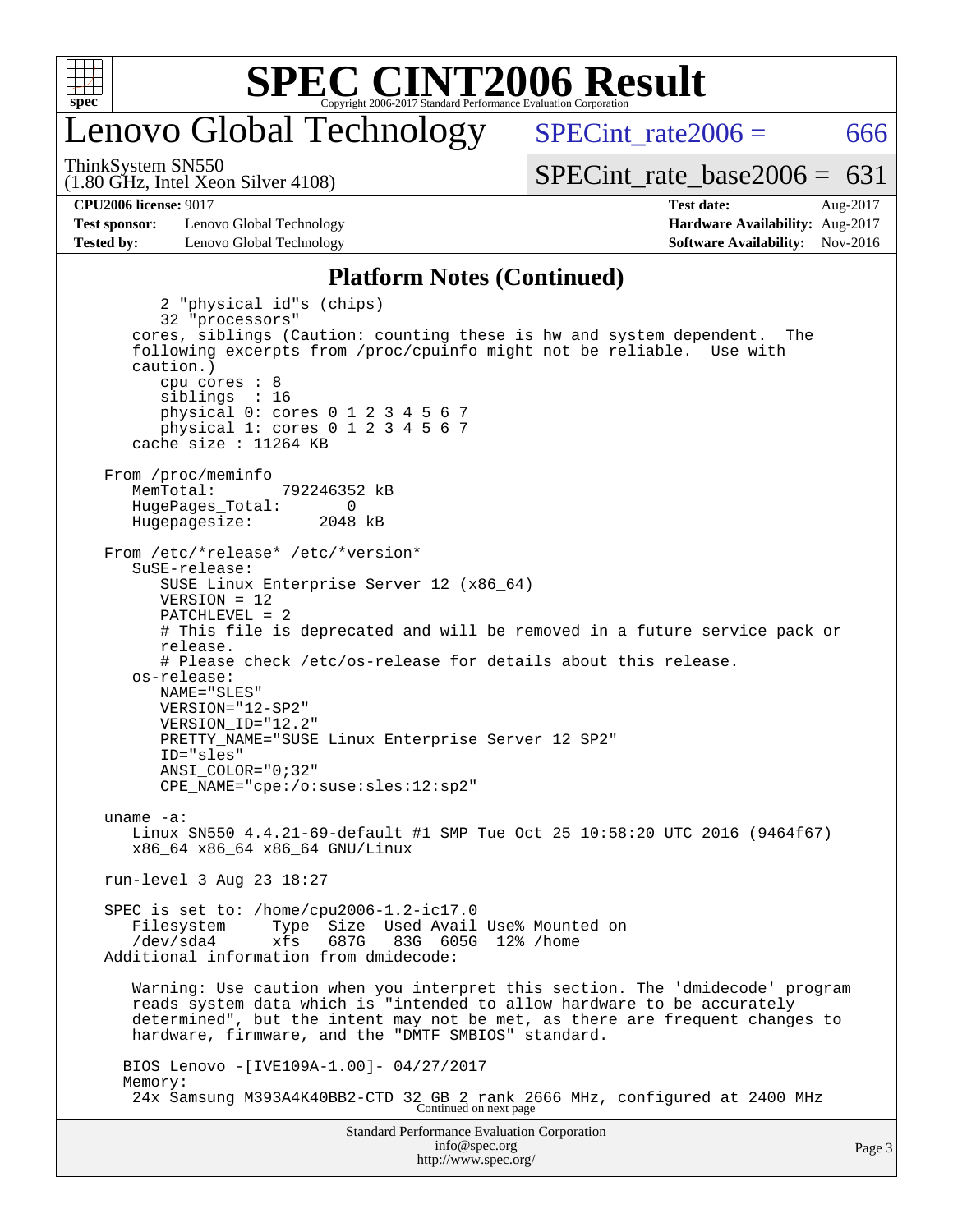

## enovo Global Technology

ThinkSystem SN550

(1.80 GHz, Intel Xeon Silver 4108)

 $SPECTnt_rate2006 = 666$ 

[SPECint\\_rate\\_base2006 =](http://www.spec.org/auto/cpu2006/Docs/result-fields.html#SPECintratebase2006)  $631$ 

**[Test sponsor:](http://www.spec.org/auto/cpu2006/Docs/result-fields.html#Testsponsor)** Lenovo Global Technology **[Hardware Availability:](http://www.spec.org/auto/cpu2006/Docs/result-fields.html#HardwareAvailability)** Aug-2017

**[CPU2006 license:](http://www.spec.org/auto/cpu2006/Docs/result-fields.html#CPU2006license)** 9017 **[Test date:](http://www.spec.org/auto/cpu2006/Docs/result-fields.html#Testdate)** Aug-2017 **[Tested by:](http://www.spec.org/auto/cpu2006/Docs/result-fields.html#Testedby)** Lenovo Global Technology **[Software Availability:](http://www.spec.org/auto/cpu2006/Docs/result-fields.html#SoftwareAvailability)** Nov-2016

#### **[Platform Notes \(Continued\)](http://www.spec.org/auto/cpu2006/Docs/result-fields.html#PlatformNotes)**

(End of data from sysinfo program)

#### **[General Notes](http://www.spec.org/auto/cpu2006/Docs/result-fields.html#GeneralNotes)**

Environment variables set by runspec before the start of the run: LD\_LIBRARY\_PATH = "/home/cpu2006-1.2-ic17.0/libs/32:/home/cpu2006-1.2-ic17.0/libs/64:/home/cpu2006-1.2-ic17.0/sh10.2"

 Binaries compiled on a system with 1x Intel Core i7-4790 CPU + 32GB RAM memory using Redhat Enterprise Linux 7.2 Transparent Huge Pages enabled by default Filesystem page cache cleared with: echo 1> /proc/sys/vm/drop\_caches runspec command invoked through numactl i.e.: numactl --interleave=all runspec <etc>

### **[Base Compiler Invocation](http://www.spec.org/auto/cpu2006/Docs/result-fields.html#BaseCompilerInvocation)**

[C benchmarks](http://www.spec.org/auto/cpu2006/Docs/result-fields.html#Cbenchmarks):

[icc -m32 -L/opt/intel/compilers\\_and\\_libraries\\_2017/linux/lib/ia32](http://www.spec.org/cpu2006/results/res2017q4/cpu2006-20170918-50056.flags.html#user_CCbase_intel_icc_c29f3ff5a7ed067b11e4ec10a03f03ae)

[C++ benchmarks:](http://www.spec.org/auto/cpu2006/Docs/result-fields.html#CXXbenchmarks)

[icpc -m32 -L/opt/intel/compilers\\_and\\_libraries\\_2017/linux/lib/ia32](http://www.spec.org/cpu2006/results/res2017q4/cpu2006-20170918-50056.flags.html#user_CXXbase_intel_icpc_8c35c7808b62dab9ae41a1aa06361b6b)

### **[Base Portability Flags](http://www.spec.org/auto/cpu2006/Docs/result-fields.html#BasePortabilityFlags)**

 400.perlbench: [-D\\_FILE\\_OFFSET\\_BITS=64](http://www.spec.org/cpu2006/results/res2017q4/cpu2006-20170918-50056.flags.html#user_basePORTABILITY400_perlbench_file_offset_bits_64_438cf9856305ebd76870a2c6dc2689ab) [-DSPEC\\_CPU\\_LINUX\\_IA32](http://www.spec.org/cpu2006/results/res2017q4/cpu2006-20170918-50056.flags.html#b400.perlbench_baseCPORTABILITY_DSPEC_CPU_LINUX_IA32) 401.bzip2: [-D\\_FILE\\_OFFSET\\_BITS=64](http://www.spec.org/cpu2006/results/res2017q4/cpu2006-20170918-50056.flags.html#user_basePORTABILITY401_bzip2_file_offset_bits_64_438cf9856305ebd76870a2c6dc2689ab) 403.gcc: [-D\\_FILE\\_OFFSET\\_BITS=64](http://www.spec.org/cpu2006/results/res2017q4/cpu2006-20170918-50056.flags.html#user_basePORTABILITY403_gcc_file_offset_bits_64_438cf9856305ebd76870a2c6dc2689ab) 429.mcf: [-D\\_FILE\\_OFFSET\\_BITS=64](http://www.spec.org/cpu2006/results/res2017q4/cpu2006-20170918-50056.flags.html#user_basePORTABILITY429_mcf_file_offset_bits_64_438cf9856305ebd76870a2c6dc2689ab) 445.gobmk: [-D\\_FILE\\_OFFSET\\_BITS=64](http://www.spec.org/cpu2006/results/res2017q4/cpu2006-20170918-50056.flags.html#user_basePORTABILITY445_gobmk_file_offset_bits_64_438cf9856305ebd76870a2c6dc2689ab) 456.hmmer: [-D\\_FILE\\_OFFSET\\_BITS=64](http://www.spec.org/cpu2006/results/res2017q4/cpu2006-20170918-50056.flags.html#user_basePORTABILITY456_hmmer_file_offset_bits_64_438cf9856305ebd76870a2c6dc2689ab) 458.sjeng: [-D\\_FILE\\_OFFSET\\_BITS=64](http://www.spec.org/cpu2006/results/res2017q4/cpu2006-20170918-50056.flags.html#user_basePORTABILITY458_sjeng_file_offset_bits_64_438cf9856305ebd76870a2c6dc2689ab) 462.libquantum: [-D\\_FILE\\_OFFSET\\_BITS=64](http://www.spec.org/cpu2006/results/res2017q4/cpu2006-20170918-50056.flags.html#user_basePORTABILITY462_libquantum_file_offset_bits_64_438cf9856305ebd76870a2c6dc2689ab) [-DSPEC\\_CPU\\_LINUX](http://www.spec.org/cpu2006/results/res2017q4/cpu2006-20170918-50056.flags.html#b462.libquantum_baseCPORTABILITY_DSPEC_CPU_LINUX) 464.h264ref: [-D\\_FILE\\_OFFSET\\_BITS=64](http://www.spec.org/cpu2006/results/res2017q4/cpu2006-20170918-50056.flags.html#user_basePORTABILITY464_h264ref_file_offset_bits_64_438cf9856305ebd76870a2c6dc2689ab) 471.omnetpp: [-D\\_FILE\\_OFFSET\\_BITS=64](http://www.spec.org/cpu2006/results/res2017q4/cpu2006-20170918-50056.flags.html#user_basePORTABILITY471_omnetpp_file_offset_bits_64_438cf9856305ebd76870a2c6dc2689ab) 473.astar: [-D\\_FILE\\_OFFSET\\_BITS=64](http://www.spec.org/cpu2006/results/res2017q4/cpu2006-20170918-50056.flags.html#user_basePORTABILITY473_astar_file_offset_bits_64_438cf9856305ebd76870a2c6dc2689ab) 483.xalancbmk: [-D\\_FILE\\_OFFSET\\_BITS=64](http://www.spec.org/cpu2006/results/res2017q4/cpu2006-20170918-50056.flags.html#user_basePORTABILITY483_xalancbmk_file_offset_bits_64_438cf9856305ebd76870a2c6dc2689ab) [-DSPEC\\_CPU\\_LINUX](http://www.spec.org/cpu2006/results/res2017q4/cpu2006-20170918-50056.flags.html#b483.xalancbmk_baseCXXPORTABILITY_DSPEC_CPU_LINUX)

## **[Base Optimization Flags](http://www.spec.org/auto/cpu2006/Docs/result-fields.html#BaseOptimizationFlags)**

[C benchmarks](http://www.spec.org/auto/cpu2006/Docs/result-fields.html#Cbenchmarks):

[-xCORE-AVX2](http://www.spec.org/cpu2006/results/res2017q4/cpu2006-20170918-50056.flags.html#user_CCbase_f-xCORE-AVX2) [-ipo](http://www.spec.org/cpu2006/results/res2017q4/cpu2006-20170918-50056.flags.html#user_CCbase_f-ipo) [-O3](http://www.spec.org/cpu2006/results/res2017q4/cpu2006-20170918-50056.flags.html#user_CCbase_f-O3) [-no-prec-div](http://www.spec.org/cpu2006/results/res2017q4/cpu2006-20170918-50056.flags.html#user_CCbase_f-no-prec-div) [-qopt-prefetch](http://www.spec.org/cpu2006/results/res2017q4/cpu2006-20170918-50056.flags.html#user_CCbase_f-qopt-prefetch) [-qopt-mem-layout-trans=3](http://www.spec.org/cpu2006/results/res2017q4/cpu2006-20170918-50056.flags.html#user_CCbase_f-qopt-mem-layout-trans_170f5be61cd2cedc9b54468c59262d5d)

Continued on next page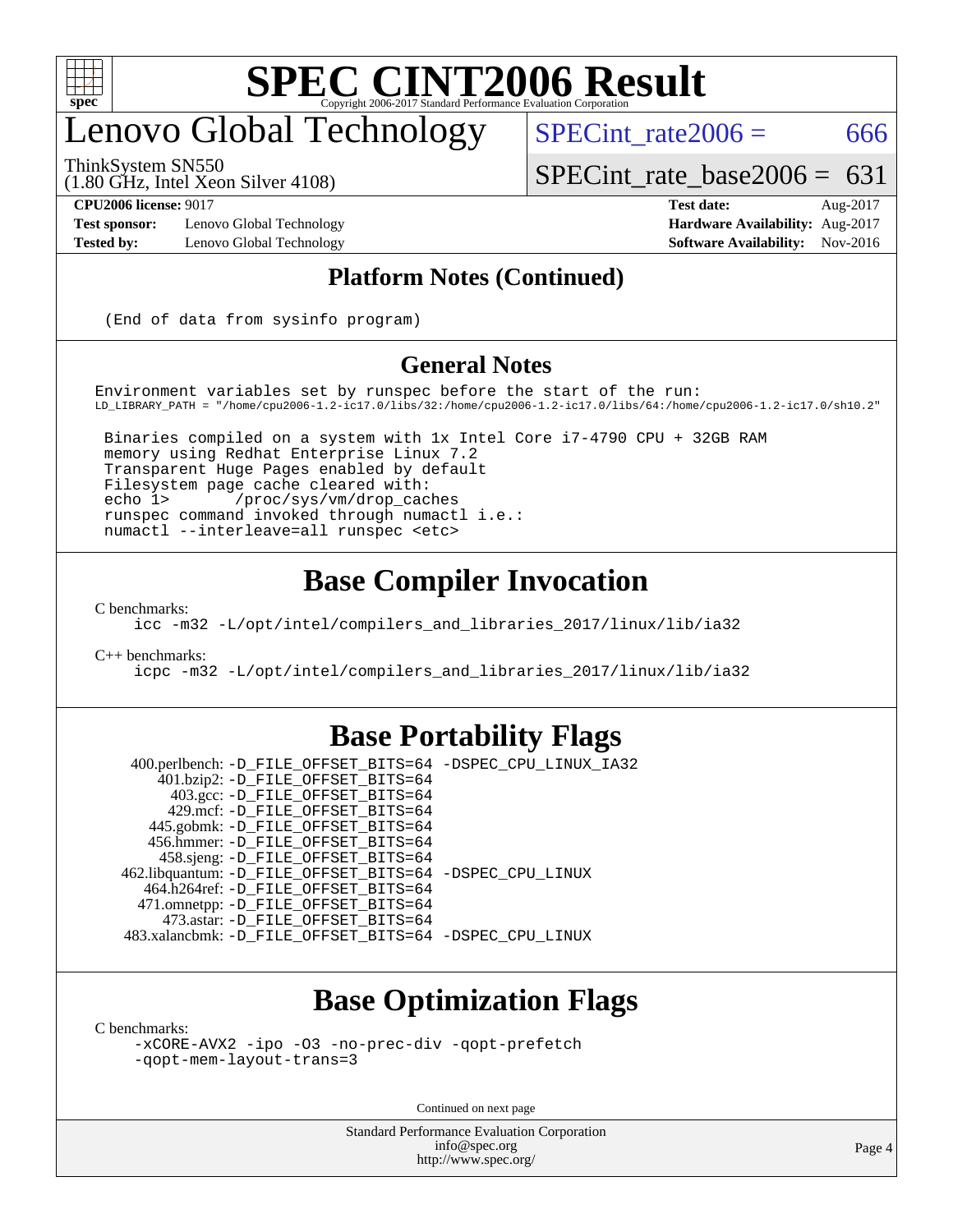

## enovo Global Technology

ThinkSystem SN550

 $SPECTnt_rate2006 = 666$ 

(1.80 GHz, Intel Xeon Silver 4108)

[SPECint\\_rate\\_base2006 =](http://www.spec.org/auto/cpu2006/Docs/result-fields.html#SPECintratebase2006)  $631$ 

**[Test sponsor:](http://www.spec.org/auto/cpu2006/Docs/result-fields.html#Testsponsor)** Lenovo Global Technology **[Hardware Availability:](http://www.spec.org/auto/cpu2006/Docs/result-fields.html#HardwareAvailability)** Aug-2017

**[CPU2006 license:](http://www.spec.org/auto/cpu2006/Docs/result-fields.html#CPU2006license)** 9017 **[Test date:](http://www.spec.org/auto/cpu2006/Docs/result-fields.html#Testdate)** Aug-2017 **[Tested by:](http://www.spec.org/auto/cpu2006/Docs/result-fields.html#Testedby)** Lenovo Global Technology **[Software Availability:](http://www.spec.org/auto/cpu2006/Docs/result-fields.html#SoftwareAvailability)** Nov-2016

## **[Base Optimization Flags \(Continued\)](http://www.spec.org/auto/cpu2006/Docs/result-fields.html#BaseOptimizationFlags)**

[C++ benchmarks:](http://www.spec.org/auto/cpu2006/Docs/result-fields.html#CXXbenchmarks)

[-xCORE-AVX2](http://www.spec.org/cpu2006/results/res2017q4/cpu2006-20170918-50056.flags.html#user_CXXbase_f-xCORE-AVX2) [-ipo](http://www.spec.org/cpu2006/results/res2017q4/cpu2006-20170918-50056.flags.html#user_CXXbase_f-ipo) [-O3](http://www.spec.org/cpu2006/results/res2017q4/cpu2006-20170918-50056.flags.html#user_CXXbase_f-O3) [-no-prec-div](http://www.spec.org/cpu2006/results/res2017q4/cpu2006-20170918-50056.flags.html#user_CXXbase_f-no-prec-div) [-qopt-prefetch](http://www.spec.org/cpu2006/results/res2017q4/cpu2006-20170918-50056.flags.html#user_CXXbase_f-qopt-prefetch) [-qopt-mem-layout-trans=3](http://www.spec.org/cpu2006/results/res2017q4/cpu2006-20170918-50056.flags.html#user_CXXbase_f-qopt-mem-layout-trans_170f5be61cd2cedc9b54468c59262d5d) [-Wl,-z,muldefs](http://www.spec.org/cpu2006/results/res2017q4/cpu2006-20170918-50056.flags.html#user_CXXbase_link_force_multiple1_74079c344b956b9658436fd1b6dd3a8a) [-L/sh10.2 -lsmartheap](http://www.spec.org/cpu2006/results/res2017q4/cpu2006-20170918-50056.flags.html#user_CXXbase_SmartHeap_b831f2d313e2fffa6dfe3f00ffc1f1c0)

### **[Base Other Flags](http://www.spec.org/auto/cpu2006/Docs/result-fields.html#BaseOtherFlags)**

[C benchmarks](http://www.spec.org/auto/cpu2006/Docs/result-fields.html#Cbenchmarks):

403.gcc: [-Dalloca=\\_alloca](http://www.spec.org/cpu2006/results/res2017q4/cpu2006-20170918-50056.flags.html#b403.gcc_baseEXTRA_CFLAGS_Dalloca_be3056838c12de2578596ca5467af7f3)

## **[Peak Compiler Invocation](http://www.spec.org/auto/cpu2006/Docs/result-fields.html#PeakCompilerInvocation)**

[C benchmarks \(except as noted below\)](http://www.spec.org/auto/cpu2006/Docs/result-fields.html#Cbenchmarksexceptasnotedbelow):

[icc -m32 -L/opt/intel/compilers\\_and\\_libraries\\_2017/linux/lib/ia32](http://www.spec.org/cpu2006/results/res2017q4/cpu2006-20170918-50056.flags.html#user_CCpeak_intel_icc_c29f3ff5a7ed067b11e4ec10a03f03ae)

400.perlbench: [icc -m64](http://www.spec.org/cpu2006/results/res2017q4/cpu2006-20170918-50056.flags.html#user_peakCCLD400_perlbench_intel_icc_64bit_bda6cc9af1fdbb0edc3795bac97ada53)

401.bzip2: [icc -m64](http://www.spec.org/cpu2006/results/res2017q4/cpu2006-20170918-50056.flags.html#user_peakCCLD401_bzip2_intel_icc_64bit_bda6cc9af1fdbb0edc3795bac97ada53)

456.hmmer: [icc -m64](http://www.spec.org/cpu2006/results/res2017q4/cpu2006-20170918-50056.flags.html#user_peakCCLD456_hmmer_intel_icc_64bit_bda6cc9af1fdbb0edc3795bac97ada53)

458.sjeng: [icc -m64](http://www.spec.org/cpu2006/results/res2017q4/cpu2006-20170918-50056.flags.html#user_peakCCLD458_sjeng_intel_icc_64bit_bda6cc9af1fdbb0edc3795bac97ada53)

#### [C++ benchmarks:](http://www.spec.org/auto/cpu2006/Docs/result-fields.html#CXXbenchmarks)

[icpc -m32 -L/opt/intel/compilers\\_and\\_libraries\\_2017/linux/lib/ia32](http://www.spec.org/cpu2006/results/res2017q4/cpu2006-20170918-50056.flags.html#user_CXXpeak_intel_icpc_8c35c7808b62dab9ae41a1aa06361b6b)

### **[Peak Portability Flags](http://www.spec.org/auto/cpu2006/Docs/result-fields.html#PeakPortabilityFlags)**

 400.perlbench: [-DSPEC\\_CPU\\_LP64](http://www.spec.org/cpu2006/results/res2017q4/cpu2006-20170918-50056.flags.html#b400.perlbench_peakCPORTABILITY_DSPEC_CPU_LP64) [-DSPEC\\_CPU\\_LINUX\\_X64](http://www.spec.org/cpu2006/results/res2017q4/cpu2006-20170918-50056.flags.html#b400.perlbench_peakCPORTABILITY_DSPEC_CPU_LINUX_X64) 401.bzip2: [-DSPEC\\_CPU\\_LP64](http://www.spec.org/cpu2006/results/res2017q4/cpu2006-20170918-50056.flags.html#suite_peakCPORTABILITY401_bzip2_DSPEC_CPU_LP64) 403.gcc: [-D\\_FILE\\_OFFSET\\_BITS=64](http://www.spec.org/cpu2006/results/res2017q4/cpu2006-20170918-50056.flags.html#user_peakPORTABILITY403_gcc_file_offset_bits_64_438cf9856305ebd76870a2c6dc2689ab) 429.mcf: [-D\\_FILE\\_OFFSET\\_BITS=64](http://www.spec.org/cpu2006/results/res2017q4/cpu2006-20170918-50056.flags.html#user_peakPORTABILITY429_mcf_file_offset_bits_64_438cf9856305ebd76870a2c6dc2689ab) 445.gobmk: [-D\\_FILE\\_OFFSET\\_BITS=64](http://www.spec.org/cpu2006/results/res2017q4/cpu2006-20170918-50056.flags.html#user_peakPORTABILITY445_gobmk_file_offset_bits_64_438cf9856305ebd76870a2c6dc2689ab) 456.hmmer: [-DSPEC\\_CPU\\_LP64](http://www.spec.org/cpu2006/results/res2017q4/cpu2006-20170918-50056.flags.html#suite_peakCPORTABILITY456_hmmer_DSPEC_CPU_LP64) 458.sjeng: [-DSPEC\\_CPU\\_LP64](http://www.spec.org/cpu2006/results/res2017q4/cpu2006-20170918-50056.flags.html#suite_peakCPORTABILITY458_sjeng_DSPEC_CPU_LP64) 462.libquantum: [-D\\_FILE\\_OFFSET\\_BITS=64](http://www.spec.org/cpu2006/results/res2017q4/cpu2006-20170918-50056.flags.html#user_peakPORTABILITY462_libquantum_file_offset_bits_64_438cf9856305ebd76870a2c6dc2689ab) [-DSPEC\\_CPU\\_LINUX](http://www.spec.org/cpu2006/results/res2017q4/cpu2006-20170918-50056.flags.html#b462.libquantum_peakCPORTABILITY_DSPEC_CPU_LINUX) 464.h264ref: [-D\\_FILE\\_OFFSET\\_BITS=64](http://www.spec.org/cpu2006/results/res2017q4/cpu2006-20170918-50056.flags.html#user_peakPORTABILITY464_h264ref_file_offset_bits_64_438cf9856305ebd76870a2c6dc2689ab) 471.omnetpp: [-D\\_FILE\\_OFFSET\\_BITS=64](http://www.spec.org/cpu2006/results/res2017q4/cpu2006-20170918-50056.flags.html#user_peakPORTABILITY471_omnetpp_file_offset_bits_64_438cf9856305ebd76870a2c6dc2689ab) 473.astar: [-D\\_FILE\\_OFFSET\\_BITS=64](http://www.spec.org/cpu2006/results/res2017q4/cpu2006-20170918-50056.flags.html#user_peakPORTABILITY473_astar_file_offset_bits_64_438cf9856305ebd76870a2c6dc2689ab) 483.xalancbmk: [-D\\_FILE\\_OFFSET\\_BITS=64](http://www.spec.org/cpu2006/results/res2017q4/cpu2006-20170918-50056.flags.html#user_peakPORTABILITY483_xalancbmk_file_offset_bits_64_438cf9856305ebd76870a2c6dc2689ab) [-DSPEC\\_CPU\\_LINUX](http://www.spec.org/cpu2006/results/res2017q4/cpu2006-20170918-50056.flags.html#b483.xalancbmk_peakCXXPORTABILITY_DSPEC_CPU_LINUX)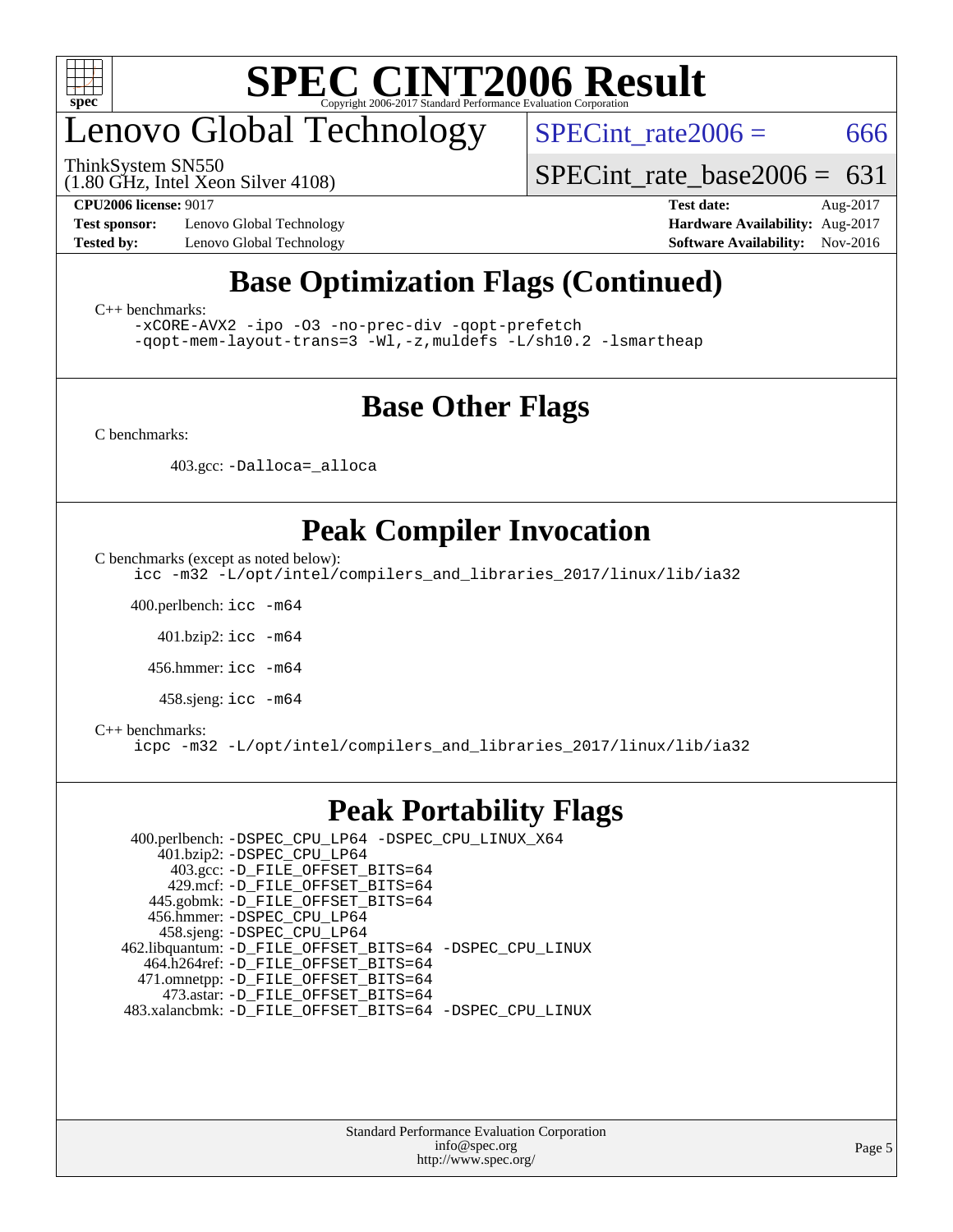

## enovo Global Technology

 $SPECTnt_rate2006 = 666$ 

(1.80 GHz, Intel Xeon Silver 4108) ThinkSystem SN550

[SPECint\\_rate\\_base2006 =](http://www.spec.org/auto/cpu2006/Docs/result-fields.html#SPECintratebase2006)  $631$ 

**[Test sponsor:](http://www.spec.org/auto/cpu2006/Docs/result-fields.html#Testsponsor)** Lenovo Global Technology **[Hardware Availability:](http://www.spec.org/auto/cpu2006/Docs/result-fields.html#HardwareAvailability)** Aug-2017 **[Tested by:](http://www.spec.org/auto/cpu2006/Docs/result-fields.html#Testedby)** Lenovo Global Technology **[Software Availability:](http://www.spec.org/auto/cpu2006/Docs/result-fields.html#SoftwareAvailability)** Nov-2016

**[CPU2006 license:](http://www.spec.org/auto/cpu2006/Docs/result-fields.html#CPU2006license)** 9017 **[Test date:](http://www.spec.org/auto/cpu2006/Docs/result-fields.html#Testdate)** Aug-2017

## **[Peak Optimization Flags](http://www.spec.org/auto/cpu2006/Docs/result-fields.html#PeakOptimizationFlags)**

#### [C benchmarks](http://www.spec.org/auto/cpu2006/Docs/result-fields.html#Cbenchmarks):

 400.perlbench: [-prof-gen](http://www.spec.org/cpu2006/results/res2017q4/cpu2006-20170918-50056.flags.html#user_peakPASS1_CFLAGSPASS1_LDCFLAGS400_perlbench_prof_gen_e43856698f6ca7b7e442dfd80e94a8fc)(pass 1) [-prof-use](http://www.spec.org/cpu2006/results/res2017q4/cpu2006-20170918-50056.flags.html#user_peakPASS2_CFLAGSPASS2_LDCFLAGS400_perlbench_prof_use_bccf7792157ff70d64e32fe3e1250b55)(pass 2) [-xCORE-AVX2](http://www.spec.org/cpu2006/results/res2017q4/cpu2006-20170918-50056.flags.html#user_peakPASS2_CFLAGSPASS2_LDCFLAGS400_perlbench_f-xCORE-AVX2)(pass 2)  $-par-num-threads=1(pass 1) -ipo(pass 2) -O3(pass 2)$  $-par-num-threads=1(pass 1) -ipo(pass 2) -O3(pass 2)$  $-par-num-threads=1(pass 1) -ipo(pass 2) -O3(pass 2)$  $-par-num-threads=1(pass 1) -ipo(pass 2) -O3(pass 2)$  $-par-num-threads=1(pass 1) -ipo(pass 2) -O3(pass 2)$  $-par-num-threads=1(pass 1) -ipo(pass 2) -O3(pass 2)$ [-no-prec-div](http://www.spec.org/cpu2006/results/res2017q4/cpu2006-20170918-50056.flags.html#user_peakPASS2_CFLAGSPASS2_LDCFLAGS400_perlbench_f-no-prec-div)(pass 2) [-auto-ilp32](http://www.spec.org/cpu2006/results/res2017q4/cpu2006-20170918-50056.flags.html#user_peakCOPTIMIZE400_perlbench_f-auto-ilp32) [-qopt-mem-layout-trans=3](http://www.spec.org/cpu2006/results/res2017q4/cpu2006-20170918-50056.flags.html#user_peakCOPTIMIZE400_perlbench_f-qopt-mem-layout-trans_170f5be61cd2cedc9b54468c59262d5d) 401.bzip2: [-prof-gen](http://www.spec.org/cpu2006/results/res2017q4/cpu2006-20170918-50056.flags.html#user_peakPASS1_CFLAGSPASS1_LDCFLAGS401_bzip2_prof_gen_e43856698f6ca7b7e442dfd80e94a8fc)(pass 1) [-prof-use](http://www.spec.org/cpu2006/results/res2017q4/cpu2006-20170918-50056.flags.html#user_peakPASS2_CFLAGSPASS2_LDCFLAGS401_bzip2_prof_use_bccf7792157ff70d64e32fe3e1250b55)(pass 2) [-xCORE-AVX2](http://www.spec.org/cpu2006/results/res2017q4/cpu2006-20170918-50056.flags.html#user_peakPASS2_CFLAGSPASS2_LDCFLAGS401_bzip2_f-xCORE-AVX2)(pass 2) [-par-num-threads=1](http://www.spec.org/cpu2006/results/res2017q4/cpu2006-20170918-50056.flags.html#user_peakPASS1_CFLAGSPASS1_LDCFLAGS401_bzip2_par_num_threads_786a6ff141b4e9e90432e998842df6c2)(pass 1) [-ipo](http://www.spec.org/cpu2006/results/res2017q4/cpu2006-20170918-50056.flags.html#user_peakPASS2_CFLAGSPASS2_LDCFLAGS401_bzip2_f-ipo)(pass 2) [-O3](http://www.spec.org/cpu2006/results/res2017q4/cpu2006-20170918-50056.flags.html#user_peakPASS2_CFLAGSPASS2_LDCFLAGS401_bzip2_f-O3)(pass 2) [-no-prec-div](http://www.spec.org/cpu2006/results/res2017q4/cpu2006-20170918-50056.flags.html#user_peakPASS2_CFLAGSPASS2_LDCFLAGS401_bzip2_f-no-prec-div)(pass 2) [-qopt-prefetch](http://www.spec.org/cpu2006/results/res2017q4/cpu2006-20170918-50056.flags.html#user_peakCOPTIMIZE401_bzip2_f-qopt-prefetch) [-auto-ilp32](http://www.spec.org/cpu2006/results/res2017q4/cpu2006-20170918-50056.flags.html#user_peakCOPTIMIZE401_bzip2_f-auto-ilp32) [-qopt-mem-layout-trans=3](http://www.spec.org/cpu2006/results/res2017q4/cpu2006-20170918-50056.flags.html#user_peakCOPTIMIZE401_bzip2_f-qopt-mem-layout-trans_170f5be61cd2cedc9b54468c59262d5d) 403.gcc: [-xCORE-AVX2](http://www.spec.org/cpu2006/results/res2017q4/cpu2006-20170918-50056.flags.html#user_peakOPTIMIZE403_gcc_f-xCORE-AVX2) [-ipo](http://www.spec.org/cpu2006/results/res2017q4/cpu2006-20170918-50056.flags.html#user_peakOPTIMIZE403_gcc_f-ipo) [-O3](http://www.spec.org/cpu2006/results/res2017q4/cpu2006-20170918-50056.flags.html#user_peakOPTIMIZE403_gcc_f-O3) [-no-prec-div](http://www.spec.org/cpu2006/results/res2017q4/cpu2006-20170918-50056.flags.html#user_peakOPTIMIZE403_gcc_f-no-prec-div) [-qopt-mem-layout-trans=3](http://www.spec.org/cpu2006/results/res2017q4/cpu2006-20170918-50056.flags.html#user_peakCOPTIMIZE403_gcc_f-qopt-mem-layout-trans_170f5be61cd2cedc9b54468c59262d5d)  $429$ .mcf: basepeak = yes 445.gobmk: [-prof-gen](http://www.spec.org/cpu2006/results/res2017q4/cpu2006-20170918-50056.flags.html#user_peakPASS1_CFLAGSPASS1_LDCFLAGS445_gobmk_prof_gen_e43856698f6ca7b7e442dfd80e94a8fc)(pass 1) [-prof-use](http://www.spec.org/cpu2006/results/res2017q4/cpu2006-20170918-50056.flags.html#user_peakPASS2_CFLAGSPASS2_LDCFLAGSPASS2_LDFLAGS445_gobmk_prof_use_bccf7792157ff70d64e32fe3e1250b55)(pass 2) [-xCORE-AVX2](http://www.spec.org/cpu2006/results/res2017q4/cpu2006-20170918-50056.flags.html#user_peakPASS2_CFLAGSPASS2_LDCFLAGSPASS2_LDFLAGS445_gobmk_f-xCORE-AVX2)(pass 2)  $-par-num-threads=1(pass 1) -ipo(pass 2) -O3(pass 2)$  $-par-num-threads=1(pass 1) -ipo(pass 2) -O3(pass 2)$  $-par-num-threads=1(pass 1) -ipo(pass 2) -O3(pass 2)$  $-par-num-threads=1(pass 1) -ipo(pass 2) -O3(pass 2)$  $-par-num-threads=1(pass 1) -ipo(pass 2) -O3(pass 2)$  $-par-num-threads=1(pass 1) -ipo(pass 2) -O3(pass 2)$ [-no-prec-div](http://www.spec.org/cpu2006/results/res2017q4/cpu2006-20170918-50056.flags.html#user_peakPASS2_LDCFLAGS445_gobmk_f-no-prec-div)(pass 2) [-qopt-mem-layout-trans=3](http://www.spec.org/cpu2006/results/res2017q4/cpu2006-20170918-50056.flags.html#user_peakCOPTIMIZE445_gobmk_f-qopt-mem-layout-trans_170f5be61cd2cedc9b54468c59262d5d) 456.hmmer: [-xCORE-AVX2](http://www.spec.org/cpu2006/results/res2017q4/cpu2006-20170918-50056.flags.html#user_peakOPTIMIZE456_hmmer_f-xCORE-AVX2) [-ipo](http://www.spec.org/cpu2006/results/res2017q4/cpu2006-20170918-50056.flags.html#user_peakOPTIMIZE456_hmmer_f-ipo) [-O3](http://www.spec.org/cpu2006/results/res2017q4/cpu2006-20170918-50056.flags.html#user_peakOPTIMIZE456_hmmer_f-O3) [-no-prec-div](http://www.spec.org/cpu2006/results/res2017q4/cpu2006-20170918-50056.flags.html#user_peakOPTIMIZE456_hmmer_f-no-prec-div) [-unroll2](http://www.spec.org/cpu2006/results/res2017q4/cpu2006-20170918-50056.flags.html#user_peakCOPTIMIZE456_hmmer_f-unroll_784dae83bebfb236979b41d2422d7ec2) [-auto-ilp32](http://www.spec.org/cpu2006/results/res2017q4/cpu2006-20170918-50056.flags.html#user_peakCOPTIMIZE456_hmmer_f-auto-ilp32) [-qopt-mem-layout-trans=3](http://www.spec.org/cpu2006/results/res2017q4/cpu2006-20170918-50056.flags.html#user_peakCOPTIMIZE456_hmmer_f-qopt-mem-layout-trans_170f5be61cd2cedc9b54468c59262d5d) 458.sjeng: [-prof-gen](http://www.spec.org/cpu2006/results/res2017q4/cpu2006-20170918-50056.flags.html#user_peakPASS1_CFLAGSPASS1_LDCFLAGS458_sjeng_prof_gen_e43856698f6ca7b7e442dfd80e94a8fc)(pass 1) [-prof-use](http://www.spec.org/cpu2006/results/res2017q4/cpu2006-20170918-50056.flags.html#user_peakPASS2_CFLAGSPASS2_LDCFLAGS458_sjeng_prof_use_bccf7792157ff70d64e32fe3e1250b55)(pass 2) [-xCORE-AVX2](http://www.spec.org/cpu2006/results/res2017q4/cpu2006-20170918-50056.flags.html#user_peakPASS2_CFLAGSPASS2_LDCFLAGS458_sjeng_f-xCORE-AVX2)(pass 2)  $-par-num-threads=1(pass 1) -ipo(pass 2) -O3(pass 2)$  $-par-num-threads=1(pass 1) -ipo(pass 2) -O3(pass 2)$  $-par-num-threads=1(pass 1) -ipo(pass 2) -O3(pass 2)$  $-par-num-threads=1(pass 1) -ipo(pass 2) -O3(pass 2)$  $-par-num-threads=1(pass 1) -ipo(pass 2) -O3(pass 2)$  $-par-num-threads=1(pass 1) -ipo(pass 2) -O3(pass 2)$ [-no-prec-div](http://www.spec.org/cpu2006/results/res2017q4/cpu2006-20170918-50056.flags.html#user_peakPASS2_CFLAGSPASS2_LDCFLAGS458_sjeng_f-no-prec-div)(pass 2) [-unroll4](http://www.spec.org/cpu2006/results/res2017q4/cpu2006-20170918-50056.flags.html#user_peakCOPTIMIZE458_sjeng_f-unroll_4e5e4ed65b7fd20bdcd365bec371b81f) [-auto-ilp32](http://www.spec.org/cpu2006/results/res2017q4/cpu2006-20170918-50056.flags.html#user_peakCOPTIMIZE458_sjeng_f-auto-ilp32) [-qopt-mem-layout-trans=3](http://www.spec.org/cpu2006/results/res2017q4/cpu2006-20170918-50056.flags.html#user_peakCOPTIMIZE458_sjeng_f-qopt-mem-layout-trans_170f5be61cd2cedc9b54468c59262d5d)  $462$ .libquantum: basepeak = yes 464.h264ref: [-prof-gen](http://www.spec.org/cpu2006/results/res2017q4/cpu2006-20170918-50056.flags.html#user_peakPASS1_CFLAGSPASS1_LDCFLAGS464_h264ref_prof_gen_e43856698f6ca7b7e442dfd80e94a8fc)(pass 1) [-prof-use](http://www.spec.org/cpu2006/results/res2017q4/cpu2006-20170918-50056.flags.html#user_peakPASS2_CFLAGSPASS2_LDCFLAGS464_h264ref_prof_use_bccf7792157ff70d64e32fe3e1250b55)(pass 2) [-xCORE-AVX2](http://www.spec.org/cpu2006/results/res2017q4/cpu2006-20170918-50056.flags.html#user_peakPASS2_CFLAGSPASS2_LDCFLAGS464_h264ref_f-xCORE-AVX2)(pass 2)  $-par-num-threads=1(pass 1) -ipo(pass 2) -O3(pass 2)$  $-par-num-threads=1(pass 1) -ipo(pass 2) -O3(pass 2)$  $-par-num-threads=1(pass 1) -ipo(pass 2) -O3(pass 2)$  $-par-num-threads=1(pass 1) -ipo(pass 2) -O3(pass 2)$  $-par-num-threads=1(pass 1) -ipo(pass 2) -O3(pass 2)$  $-par-num-threads=1(pass 1) -ipo(pass 2) -O3(pass 2)$ [-no-prec-div](http://www.spec.org/cpu2006/results/res2017q4/cpu2006-20170918-50056.flags.html#user_peakPASS2_CFLAGSPASS2_LDCFLAGS464_h264ref_f-no-prec-div)(pass 2) [-unroll2](http://www.spec.org/cpu2006/results/res2017q4/cpu2006-20170918-50056.flags.html#user_peakCOPTIMIZE464_h264ref_f-unroll_784dae83bebfb236979b41d2422d7ec2) [-qopt-mem-layout-trans=3](http://www.spec.org/cpu2006/results/res2017q4/cpu2006-20170918-50056.flags.html#user_peakCOPTIMIZE464_h264ref_f-qopt-mem-layout-trans_170f5be61cd2cedc9b54468c59262d5d) [C++ benchmarks:](http://www.spec.org/auto/cpu2006/Docs/result-fields.html#CXXbenchmarks) 471.omnetpp: [-prof-gen](http://www.spec.org/cpu2006/results/res2017q4/cpu2006-20170918-50056.flags.html#user_peakPASS1_CXXFLAGSPASS1_LDCXXFLAGS471_omnetpp_prof_gen_e43856698f6ca7b7e442dfd80e94a8fc)(pass 1) [-prof-use](http://www.spec.org/cpu2006/results/res2017q4/cpu2006-20170918-50056.flags.html#user_peakPASS2_CXXFLAGSPASS2_LDCXXFLAGS471_omnetpp_prof_use_bccf7792157ff70d64e32fe3e1250b55)(pass 2) [-xCORE-AVX2](http://www.spec.org/cpu2006/results/res2017q4/cpu2006-20170918-50056.flags.html#user_peakPASS2_CXXFLAGSPASS2_LDCXXFLAGS471_omnetpp_f-xCORE-AVX2)(pass 2)  $-par-num-threads=1(pass 1) -ipo(pass 2) -O3(pass 2)$  $-par-num-threads=1(pass 1) -ipo(pass 2) -O3(pass 2)$  $-par-num-threads=1(pass 1) -ipo(pass 2) -O3(pass 2)$  $-par-num-threads=1(pass 1) -ipo(pass 2) -O3(pass 2)$  $-par-num-threads=1(pass 1) -ipo(pass 2) -O3(pass 2)$  $-par-num-threads=1(pass 1) -ipo(pass 2) -O3(pass 2)$ [-no-prec-div](http://www.spec.org/cpu2006/results/res2017q4/cpu2006-20170918-50056.flags.html#user_peakPASS2_CXXFLAGSPASS2_LDCXXFLAGS471_omnetpp_f-no-prec-div)(pass 2) [-qopt-ra-region-strategy=block](http://www.spec.org/cpu2006/results/res2017q4/cpu2006-20170918-50056.flags.html#user_peakCXXOPTIMIZE471_omnetpp_f-qopt-ra-region-strategy_430aa8f7c220cbde92ae827fa8d9be32)  [-qopt-mem-layout-trans=3](http://www.spec.org/cpu2006/results/res2017q4/cpu2006-20170918-50056.flags.html#user_peakCXXOPTIMIZE471_omnetpp_f-qopt-mem-layout-trans_170f5be61cd2cedc9b54468c59262d5d) [-Wl,-z,muldefs](http://www.spec.org/cpu2006/results/res2017q4/cpu2006-20170918-50056.flags.html#user_peakEXTRA_LDFLAGS471_omnetpp_link_force_multiple1_74079c344b956b9658436fd1b6dd3a8a) [-L/sh10.2 -lsmartheap](http://www.spec.org/cpu2006/results/res2017q4/cpu2006-20170918-50056.flags.html#user_peakEXTRA_LIBS471_omnetpp_SmartHeap_b831f2d313e2fffa6dfe3f00ffc1f1c0) 473.astar: basepeak = yes  $483.xalanchmk: basepeak = yes$